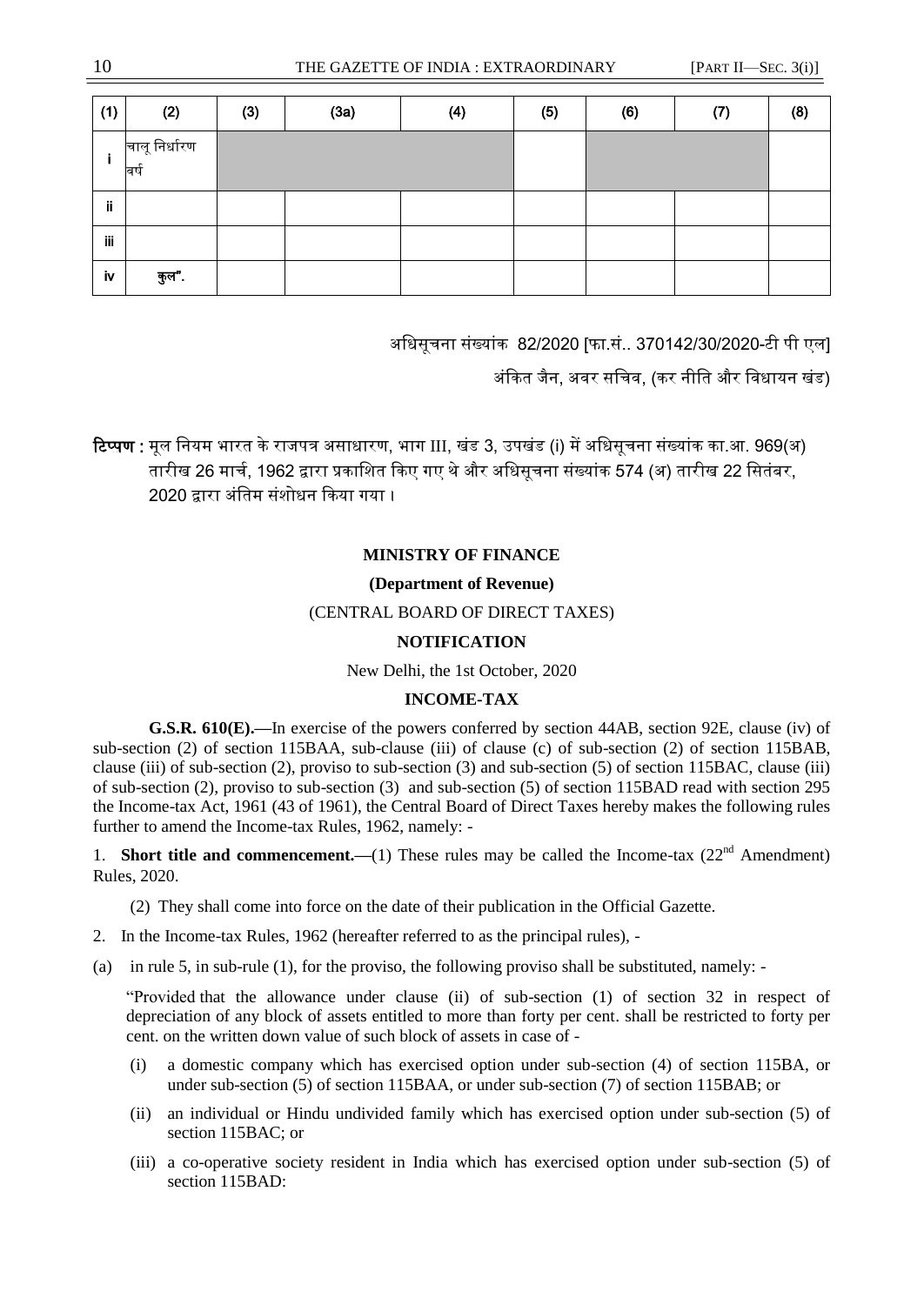Provided further that, for the purposes of section 115BAA, if the following conditions are satisfied, namely: -

- (i) option under sub-section (5) thereof is exercised for a previous year relevant to the assessment year beginning on the 1st day of April, 2020;
- (ii) there is a depreciation allowance, in respect of a block of asset, from any earlier assessment year or allowance of unabsorbed depreciation deemed so under section 72A, which is attributable to the provisions in clause (iia) of sub-section (1) of section 32; and
- (iii) such depreciation or allowance for unabsorbed depreciation is not allowed to be set off under clause (ii) or clause (iii) of sub-section (2) thereof, the written down value of the block of asset as on the 1st day of April, 2019 shall be increased by such depreciation or allowance for unabsorbed depreciation not allowed to be set off:

Provided also that, for the purposes of section 115BAC and section 115BAD, if the following conditions are satisfied, namely: -

- (i) the option under sub-section (5) of the respective section is exercised for a previous year relevant to the assessment year beginning on the 1st day of April, 2021;
- (ii) there is a depreciation allowance, in respect of a block of asset, from any earlier assessment year which is attributable to the provisions in clause (iia) of sub-section (1) of section 32; and
- (iii) such depreciation is not allowed to be set off under sub-clause (a) of clause (ii) of sub-section (2) of section 115BAC or clause (ii) of sub-section (2) of section 115BAD,

the written down value of the block of asset as on the 1st day of April, 2020 shall be increased by such depreciation not allowed to be set off.";

(b) after rule 21AF, the following rules shall be inserted, namely: -

**"Exercise of option under sub-section (5) of section 115BAC. - 21AG.** (1) The option to be exercised in accordance with the provisions of sub-section (5) of section 115BAC by a person, being an individual or Hindu undivided family, for any previous year relevant to the assessment year beginning on or after the 1st day of April, 2021, shall be in Form No. 10-IE.

(2) The option in Form No. 10-IE shall be furnished electronically either under digital signature or electronic verification code.

(3) The Principal Director General of Income-tax (Systems) or the Director General of Income-tax (Systems), as the case may be, shall, -

- (i) specify the procedure for filing of Form No. 10-IE;
- (ii) specify the data structure, standards and manner of generation of electronic verification code, referred to in sub-rule (2), for verification of the person furnishing the said Form; and
- (iii) be responsible for formulating and implementing appropriate security, archival and retrieval policies in relation to the Form so furnished.

**Exercise of option under sub-section (5) of section 115BAD***. -* **21AH.** (1) The option to be exercised in accordance with the provisions of sub-section (5) of section 115BAD by a person, being a cooperative society resident in India, for any previous year relevant to the assessment year beginning on or after the 1st day of April, 2021, shall be in Form No. 10-IF.

(2) The option in Form No. 10-IF shall be furnished electronically either under digital signature or electronic verification code.

(3) The Principal Director General of Income-tax (Systems) or the Director General of Income-tax (Systems), as the case may be, shall, -

(i) specify the procedure for filing of Form No. 10-IE;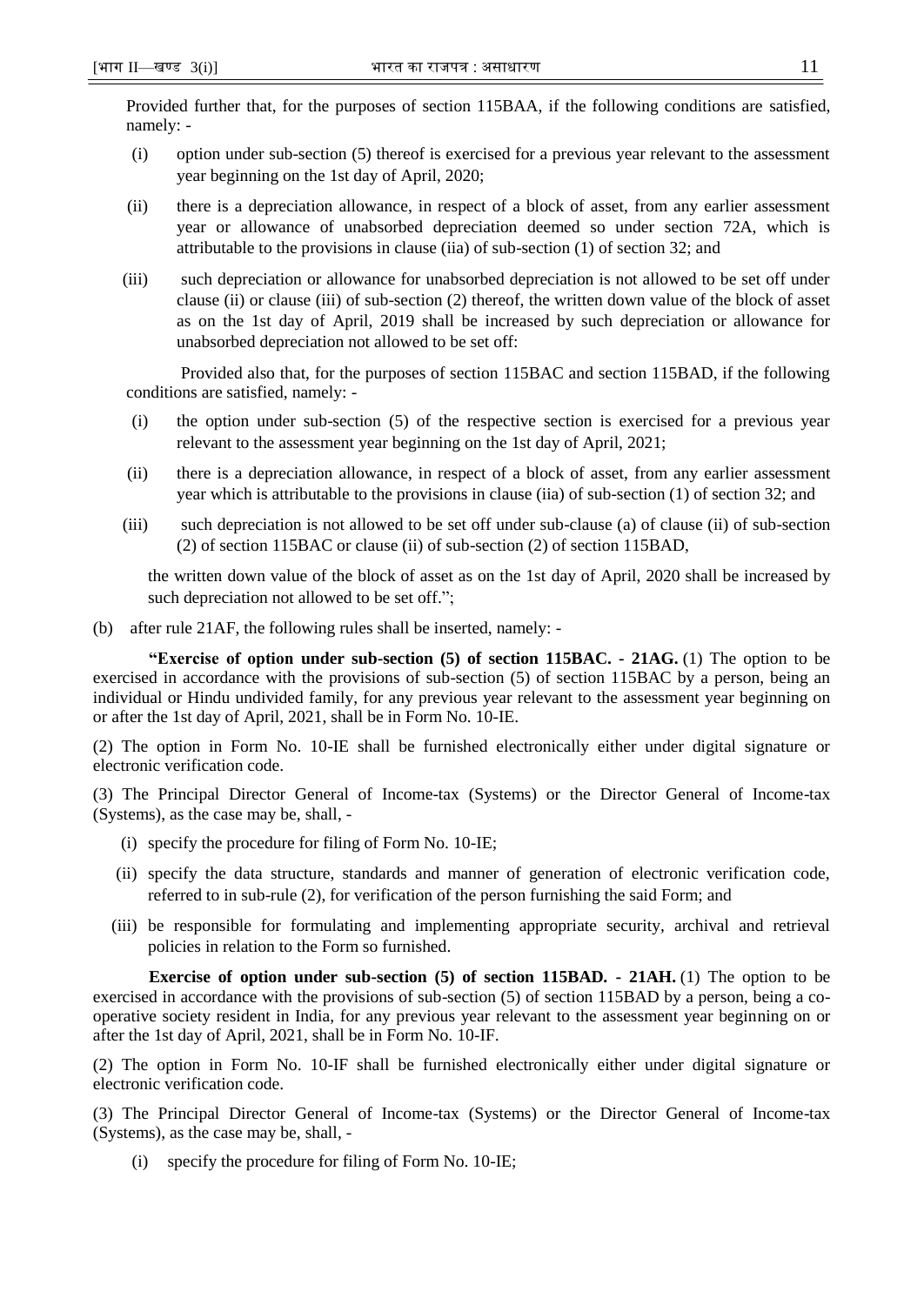- (ii) specify the data structure, standards and manner of generation of electronic verification code, referred to in sub-rule (2), for verification of the person furnishing the said Form; and
- (iii) be responsible for formulating and implementing appropriate security, archival and retrieval policies in relation to the Form so furnished.
- 3. In the principal rules, in Appendix II,-
- (a) in Form No 3CD,-
	- (i) in Part A, after serial number 8 and the entries relating thereto, the following shall be inserted, namely: -

"8a. Whether the assessee has opted for taxation under section 115BA/115BAA/115BAB?";

(ii)in Part B, -

(I) in serial number 18, after clause (c), the following clauses shall be inserted, namely: -

"(ca) Adjustment made to the written down value under section 115BAA (for assessment year 2020-21 only) ………….

(cb) Adjusted written down value …………………………….";

(II) in serial number 32, for clause (a), the following clause shall be substituted, namely: -

"(a) Details of brought forward loss or depreciation allowance, in the following manner, to the extent available:

| <sub>S1</sub>   | Assessment | Nature of loss/ | Amount as   | All losses/                     | Amount as adjusted by                                                      | Amounts as                      | Remarks |
|-----------------|------------|-----------------|-------------|---------------------------------|----------------------------------------------------------------------------|---------------------------------|---------|
| No <sub>1</sub> | Year       | allowance (in   | returned*   | allowances not                  | withdrawal of additional                                                   | assessed (give                  |         |
|                 |            | rupees)         | (in rupees) | allowed under<br>section 115BAA | depreciation on account of<br>opting for taxation under<br>section 115BAA^ | reference to<br>relevant order) |         |
| (1)             |            | (3)             | (4)         | (5)                             | (6)                                                                        |                                 | (8)     |
|                 |            |                 |             |                                 |                                                                            |                                 |         |

\*If the assessed depreciation is less and no appeal pending than take assessed.

^ To be filled in for assessment year 2020-21 only.";

(b) in Form No 3CEB, in Part C,-

- (i) serial number 22 and the entries relating thereto shall be omitted;
- (ii) serial numbers 23 and 24 shall be re-numbered as serial numbers 22 and 23 respectively;
- (iii) after serial number 23 as so renumbered, the following shall be inserted, namely: -

| "24. | Particulars in respect of specified domestic transaction in the nature of any business<br>transacted between the persons referred to in sub-section (6) of section 115BAB:                                                       |        |
|------|----------------------------------------------------------------------------------------------------------------------------------------------------------------------------------------------------------------------------------|--------|
|      | Has the assessee entered into any specified domestic transaction(s) with any persons<br>referred to in sub-section (6) of section 115BAB which has resulted in more than ordinary<br>profits expected to arise in such business? |        |
|      | If "yes", provide the following details:                                                                                                                                                                                         |        |
|      | Name of the person with whom the specified domestic transaction has been entered<br>(a)<br>into                                                                                                                                  |        |
|      | (b)<br>Description of the transaction including quantitative details, if any.                                                                                                                                                    |        |
|      | Total amount received/receivable or paid/ payable in the transaction -<br>(c)                                                                                                                                                    | Yes/No |
|      | (1)<br>as per books of account;                                                                                                                                                                                                  |        |
|      | (11)<br>as computed by the assessee having regard to the arm's length price.                                                                                                                                                     |        |
|      | Method used for determining the arm's length price [See section $92C(1)$ ].<br>(d)                                                                                                                                               | ".     |
|      |                                                                                                                                                                                                                                  |        |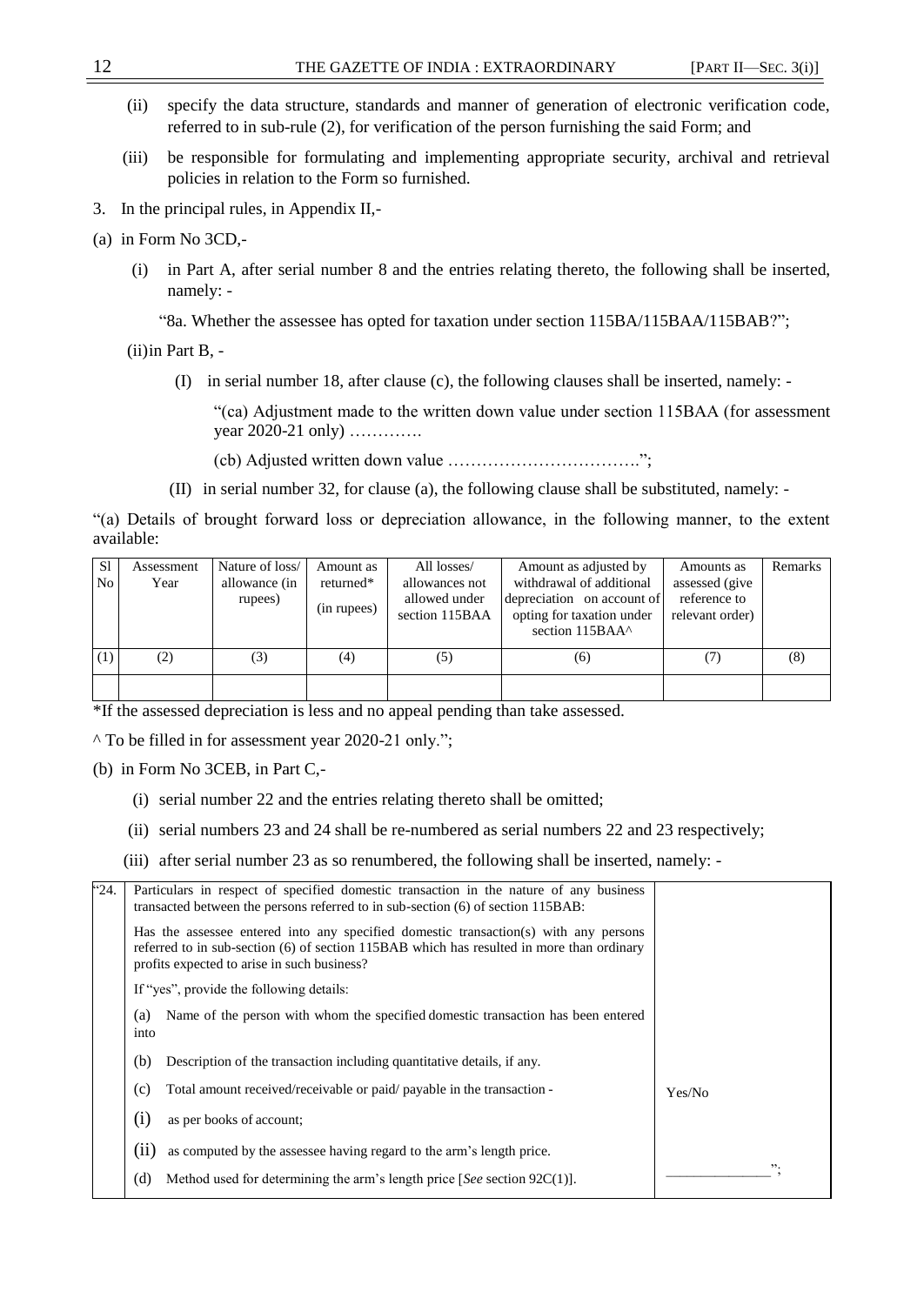(c) after Form No. 10-ID, the following forms shall be inserted, namely: -

### **"FORM No. 10-IE**

[*See sub-rule (1) of rule* 21AG]

# **Application for exercise/ withdrawal of option under clause (i) of sub-section (5) of section 115BAC of the Income-tax Act, 1961**

To,

The Assessing Officer,

……………………

……….........

Sir/ Madam,

I, ..................................................[name of individual]/ Karta of Hindu undivided family (HUF)................[name of HUF]\* / ......................... , on behalf of........................... [name and address of the individual/ HUF\*, having Permanent Account Number (PAN) …………………….. do hereby exercise/ withdraw\* the option referred to in clause (i) of sub-section (5) of section 115BAC of the Income-tax Act, 1961 for previous year 20.....-......and subsequent years.

2. The details for this purpose are given below:

| (i) Name of the individual/ $HUF^*$                                                                               |             |
|-------------------------------------------------------------------------------------------------------------------|-------------|
| Whether the individual/ HUF* has any income under<br>(11)<br>the head profit or gains from business or profession | : Yes/ No   |
| (iii) PAN                                                                                                         |             |
| (iii) Address                                                                                                     |             |
| (iv) Date of Birth/Incorporation*                                                                                 | :dd/mm/yyyy |
| (v) Nature of Business/Profession*                                                                                |             |

3. (i) Whether the individual/ HUF has any Unit in International Financial Services Centre (IFSC), as referred to in sub-section (1A) of section 80LA: Yes/No

(ii) If answer to (i) is Yes, provide following details: (Add number of columns depending on number of Units):

|                                         | Unit 1 | Unit 2 | Unit 3 |
|-----------------------------------------|--------|--------|--------|
| 1                                       | (2)    | (3)    | (4)    |
| Name of Unit                            |        |        |        |
| Address of Unit                         |        |        |        |
| Nature of activities undertaken in Unit |        |        |        |

4. (i) Whether option under clause (i) of sub-section (5) of section 115BAC has been exercised in Form : Yes/No 10-IE for any earlier previous year/ years and is now being withdrawn **(to be activated if withdrawal option is selected)** 

(ii) If yes, previous year in which option was exercised : 20....-20......

(iii) Date on which option exercised in Form 10-IE : d/mm/yyyy

5. I understand that the option under clause (i) of sub-section (5) of section 115BAC, once exercised in a previous year, cannot be withdrawn for the same previous year and can subsequently be withdrawn only once for any other previous rendering me/ Individual/ HUF\* ineligible for exercising option under section 115BAC in terms of proviso to sub-section (5) thereof.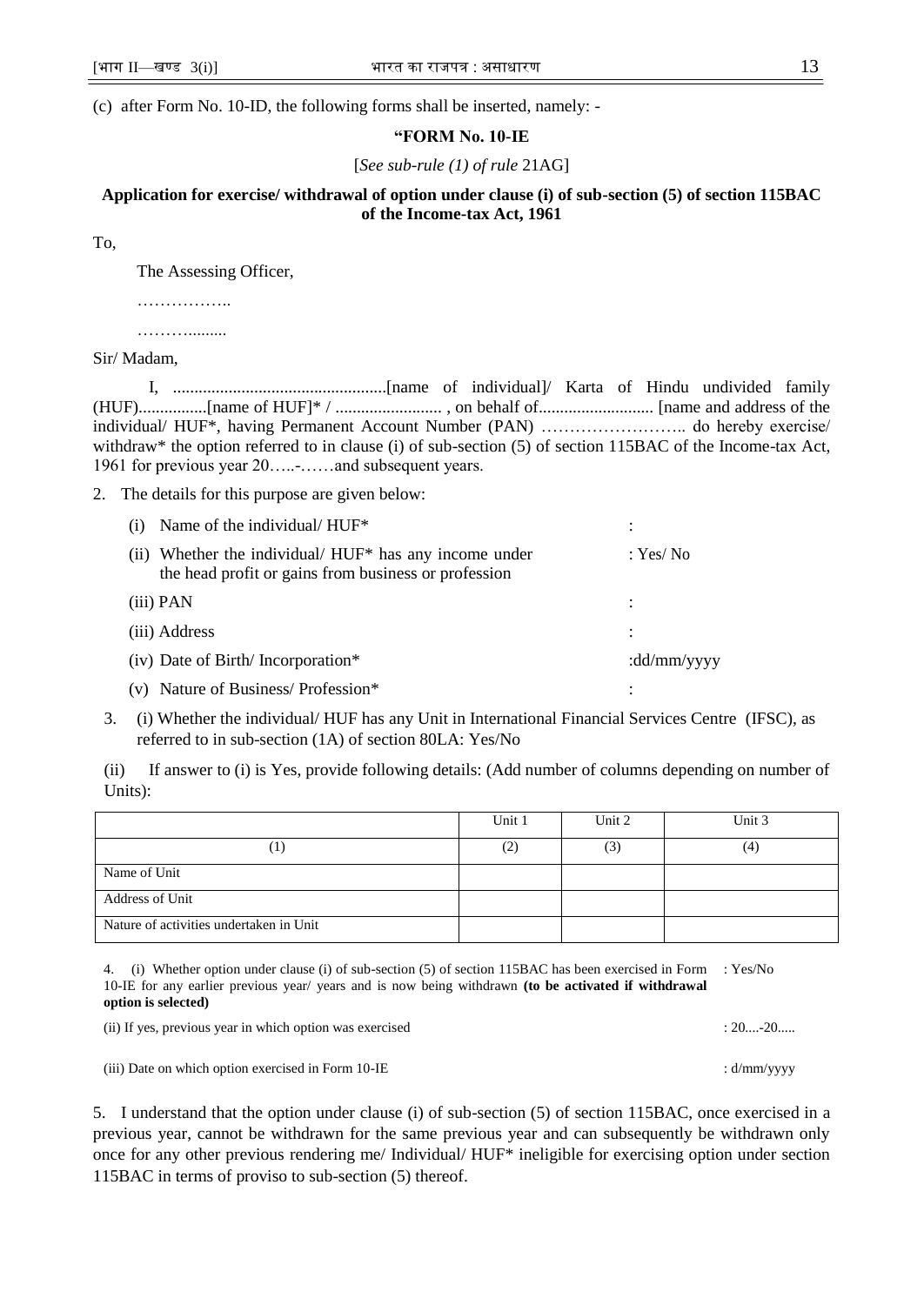6. I do hereby further affirm that the conditions stipulated in section 115BAC are and shall be satisfied by me/ Individual/ HUF\* (to be activated in case where the option is being exercised).

\*Delete whichever is inapplicable.

Place:

Date:

Yours faithfully,

| Signature of Individual/Karta of HUF / Authorised Representative               |
|--------------------------------------------------------------------------------|
| $Name \dots \dots \dots \dots \dots \dots \dots \dots \dots \dots \dots \dots$ |
|                                                                                |
| $Address \dots \dots \dots \dots \dots \dots \dots \dots \dots \dots \dots$    |

**Note**: This form shall be signed by the individual/ Karta of the HUF/ Authorised Representative.

### **FORM No. 10-IF**

#### [*See sub-rule (1) of rule* 21AH]

### **Application for exercise of option under sub-section (5) of section 115BAD of the**

### **Income-tax Act, 1961**

To,

The Assessing Officer,

……………

………

Sir/ Madam,

I,.................................................. , on behalf of [name and registered address of the co-operative society exercising the option under sub-section (5) of section 115BAD] ………. having Permanent Account Number (PAN)……………………………….. do hereby exercise the option referred to in sub-section (5) of section 115BAD of the Income-tax Act, 1961 for previous year 20.....-...... and subsequent years.

2. The details of the co-operative society are given below:

| (1)               | Name of the co-operative society        | ٠         |            |
|-------------------|-----------------------------------------|-----------|------------|
| (11)              | Whether a resident co-operative society |           | Yes/No     |
| (iii)             | <b>PAN</b>                              |           |            |
| (iv)              | <b>Registered Address</b>               | $\bullet$ |            |
| (v)               | Date of Incorporation                   |           | dd/mm/yyyy |
| (v <sub>1</sub> ) | Nature of activities                    | ٠         |            |

3. (i) Whether the co-operative society has any Unit in International Financial Services Centre (IFSC), as referred to in sub-section (1A) of section 80LA: Yes/No

(ii) If answer to (i) is Yes, provide following details: (Add number of columns depending on number of Units):

|                                            | Unit 1 | Unit 2 | Unit 3 |
|--------------------------------------------|--------|--------|--------|
| Name of Unit                               |        |        |        |
| Address of Unit                            |        |        |        |
| Nature of activities undertaken<br>in Unit |        |        |        |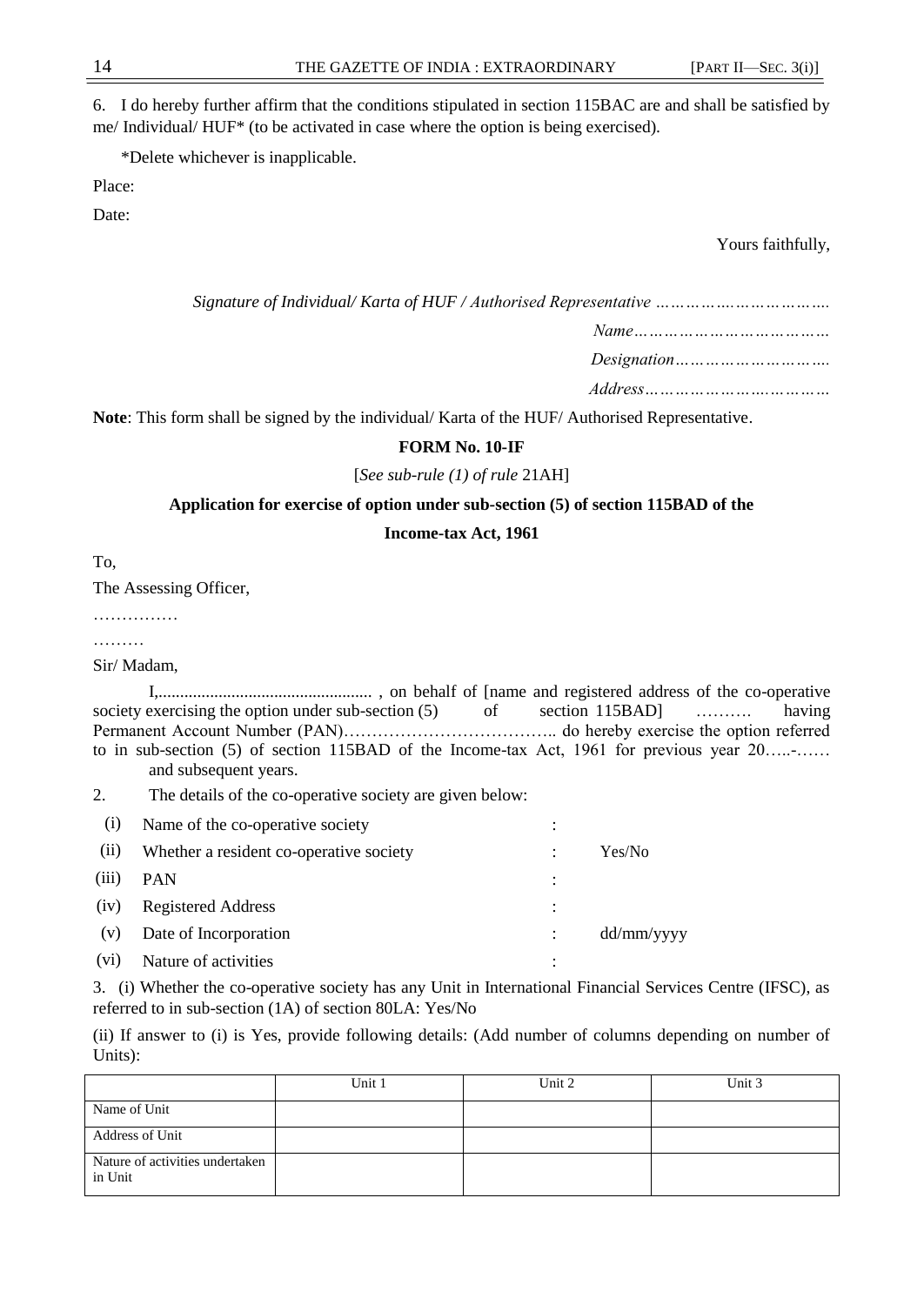5. I understand that the option under sub-section (5) of section 115BAD, once exercised for any previous year, cannot be subsequently withdrawn for the same or any other previous year.

6. I do hereby further affirm that the conditions stipulated in section 115BAD are and shall be satisfied by the aforesaid co-operative society.

Place:

Date:

Yours faithfully,

*Signature of Principal Officer…………….……………….*

*Designation………………………….*

*Address…………………….…………*

Note: This form shall be signed by the principal officer.";

(d) in Form ITR-6 relating to assessment year 2020-21,-

(i) in Schedule DPM, -

(I) after serial number 3 and the entries relating thereto, the following shall be inserted, namely: -

| "3a.   | Amount as adjusted on account<br>of opting for taxation section<br>115BAA           |  |  |
|--------|-------------------------------------------------------------------------------------|--|--|
| $3b$ . | Adjusted Written down value on<br>the first day of previous year (3)<br>$+ (3a)$ ": |  |  |

(II) for serial number 5, the following shall be substituted, namely: -

| other<br>realization during the previous |
|------------------------------------------|
|                                          |

(III) for serial number 6, the following shall be substituted, namely: -

| "б. | Amount on which depreciation                                  |  |  |
|-----|---------------------------------------------------------------|--|--|
|     | at full rate to be allowed $(3b +$                            |  |  |
|     | $\begin{bmatrix} 4 & -5 \end{bmatrix}$ (enter 0, if result is |  |  |
|     | $negative$ ";                                                 |  |  |
|     |                                                               |  |  |

(IV) for serial number 20, the following shall be substituted, namely: -

| "20.<br>Capital gains/ loss under<br>section 50 $(5 + 8 - 3b - 4 - 7 - 1)$ |  |  |
|----------------------------------------------------------------------------|--|--|
| 19) (enter negative only, if<br>block ceases to exist)".                   |  |  |

(ii) for Schedule CFL, the following Schedule shall be substituted, namely: -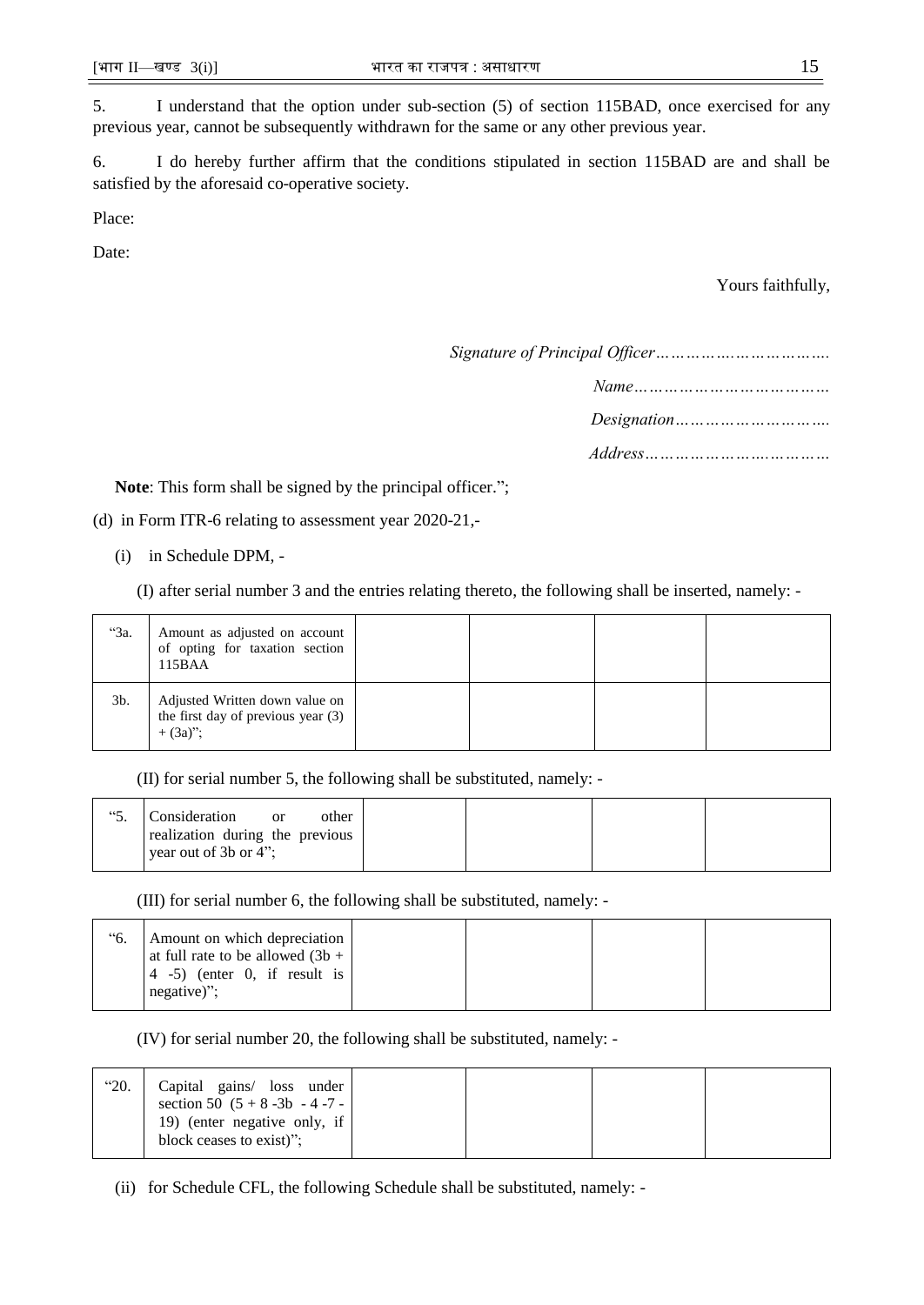|                       |                           | "Schedule CFL Details of Losses to be carried forward to future years                                                               |                                           |                           |                                  |                                    |                                               |                                                                                           |                                                                                                        |                                                                                                                                         |                                          |                                         |                         |                |                                                 |                               |                 |                                                   |                                                       |
|-----------------------|---------------------------|-------------------------------------------------------------------------------------------------------------------------------------|-------------------------------------------|---------------------------|----------------------------------|------------------------------------|-----------------------------------------------|-------------------------------------------------------------------------------------------|--------------------------------------------------------------------------------------------------------|-----------------------------------------------------------------------------------------------------------------------------------------|------------------------------------------|-----------------------------------------|-------------------------|----------------|-------------------------------------------------|-------------------------------|-----------------|---------------------------------------------------|-------------------------------------------------------|
|                       | S. No.                    | Assessment<br>Year                                                                                                                  | Date of<br>Filing<br>(DD/<br>MM/<br>YYYY) | House<br>property<br>loss | PTI<br>house<br>property<br>loss | Total<br>House<br>property<br>loss |                                               | Loss from business other than loss<br>from speculative business and<br>specified business |                                                                                                        | Loss from<br>Loss from<br>Loss<br>speculative<br>from<br>life<br>business<br>specified<br>insurance<br>business<br>business<br>u/s 115B |                                          |                                         | Short-term capital loss |                |                                                 | <b>Long-term Capital loss</b> |                 |                                                   | Loss from<br>owning and<br>maintaining<br>race horses |
|                       |                           |                                                                                                                                     |                                           |                           |                                  |                                    | <b>Brought</b><br>forward<br>business<br>loss | Amount as<br>adjusted on<br>account of<br>opting for<br>taxation<br>section<br>115BAA/    | <b>Brought</b><br>forward<br><b>Business</b><br>loss<br>available<br>for set<br>off during<br>the year |                                                                                                                                         |                                          |                                         | Normal                  | PTI            | <b>Total</b>                                    | Normal                        | PTI             | Total                                             |                                                       |
| CARRY FORWARD OF LOSS | $\mathbf 1$               | $\boldsymbol{2}$                                                                                                                    | $\mathbf{3}$                              | 4a                        | 4 <sub>b</sub>                   | 4c                                 | <b>5a</b>                                     | $5\mathrm{b}$                                                                             | 5c=5a-5b                                                                                               | 6                                                                                                                                       | $\overline{7}$                           | $\bf8$                                  | 9a                      | 9 <sub>b</sub> | $9c=9a+9b$                                      | 10a                           | 10 <sub>b</sub> | 10c                                               | $11\,$                                                |
|                       | $\bf I$                   | 2010-11                                                                                                                             |                                           |                           |                                  |                                    |                                               |                                                                                           |                                                                                                        |                                                                                                                                         |                                          |                                         |                         |                |                                                 |                               |                 |                                                   |                                                       |
|                       | Ii                        | 2011-12                                                                                                                             |                                           |                           |                                  |                                    |                                               |                                                                                           |                                                                                                        |                                                                                                                                         |                                          |                                         |                         |                |                                                 |                               |                 |                                                   |                                                       |
|                       | iii                       | 2012-13                                                                                                                             |                                           |                           |                                  |                                    |                                               |                                                                                           |                                                                                                        |                                                                                                                                         |                                          |                                         |                         |                |                                                 |                               |                 |                                                   |                                                       |
|                       | iv                        | 2013-14                                                                                                                             |                                           |                           |                                  |                                    |                                               |                                                                                           |                                                                                                        |                                                                                                                                         |                                          |                                         |                         |                |                                                 |                               |                 |                                                   |                                                       |
|                       | $\mathbf{v}$              | 2014-15                                                                                                                             |                                           |                           |                                  |                                    |                                               |                                                                                           |                                                                                                        |                                                                                                                                         |                                          |                                         |                         |                |                                                 |                               |                 |                                                   |                                                       |
|                       | vi                        | 2015-16                                                                                                                             |                                           |                           |                                  |                                    |                                               |                                                                                           |                                                                                                        |                                                                                                                                         |                                          |                                         |                         |                |                                                 |                               |                 |                                                   |                                                       |
|                       | vii                       | 2016-17                                                                                                                             |                                           |                           |                                  |                                    |                                               |                                                                                           |                                                                                                        |                                                                                                                                         |                                          |                                         |                         |                |                                                 |                               |                 |                                                   |                                                       |
|                       | viii                      | 2017-18                                                                                                                             |                                           |                           |                                  |                                    |                                               |                                                                                           |                                                                                                        |                                                                                                                                         |                                          |                                         |                         |                |                                                 |                               |                 |                                                   |                                                       |
|                       | ix                        | 2018-19                                                                                                                             |                                           |                           |                                  |                                    |                                               |                                                                                           |                                                                                                        |                                                                                                                                         |                                          |                                         |                         |                |                                                 |                               |                 |                                                   |                                                       |
|                       | $\boldsymbol{\mathrm{x}}$ | $2019 - 20$                                                                                                                         |                                           |                           |                                  |                                    |                                               |                                                                                           |                                                                                                        |                                                                                                                                         |                                          |                                         |                         |                |                                                 |                               |                 |                                                   |                                                       |
|                       | xi                        | Total of<br>earlier year<br>losses b/f                                                                                              |                                           |                           |                                  |                                    |                                               |                                                                                           |                                                                                                        |                                                                                                                                         |                                          |                                         |                         |                |                                                 |                               |                 |                                                   |                                                       |
|                       | xii                       | Loss<br>distributed<br>among the<br>unit holder<br>$\label{prop:applic} \bf (Applied blue)$<br>for<br>Investment<br>Fund only)      |                                           |                           |                                  |                                    |                                               |                                                                                           |                                                                                                        |                                                                                                                                         |                                          |                                         |                         |                |                                                 |                               |                 |                                                   |                                                       |
|                       | xiii                      | <b>Balance</b><br>available of<br>Total of<br>earlier year<br>b/f (xi-xii)                                                          |                                           |                           |                                  |                                    |                                               |                                                                                           |                                                                                                        |                                                                                                                                         |                                          |                                         |                         |                |                                                 |                               |                 |                                                   |                                                       |
|                       | xiv                       | Adjustment<br>of above<br>losses in<br>Schedule<br><b>BFLA</b>                                                                      |                                           |                           |                                  | (2i of<br>schedule<br>BFLA)        |                                               |                                                                                           | (2ii of<br>schedule<br>BFLA)                                                                           | $(2iv \text{ of})$<br>schedule<br>BFLA)                                                                                                 | $(2v \text{ of})$<br>schedule<br>BFLA)   | (2iii of<br>schedule<br>$BFLA)$         |                         |                |                                                 |                               |                 |                                                   | $(2xiv$ of<br>schedule<br>BFLA)                       |
|                       | $\mathbf{X}\mathbf{V}$    | 2020-21<br>(Current<br>year losses to<br>be carried<br>forward)                                                                     |                                           |                           |                                  | (2xi of<br>schedule<br>CYLA        |                                               |                                                                                           | (3xvi of<br>schedule<br>CYLA)                                                                          | (B48 of<br>schedule BP,<br>$if-ve)$                                                                                                     | (C54 of<br>schedule<br>$BP, if -$<br>ve) | $E(iv)$ of<br>schedule<br>$BP, (if-ve)$ |                         |                | $(2x+3x+4x+5x)$<br>of item E of<br>schedule CG) |                               |                 | $(6x+7x+8x)$<br>of item $E$ of<br>schedule<br>CG) | (8 $e$ of<br>schedule OS,<br>$if-ve)$ "               |
|                       | xvi                       | <b>Total loss</b><br>Carried<br>forward to<br>future years                                                                          |                                           |                           |                                  |                                    |                                               |                                                                                           |                                                                                                        |                                                                                                                                         |                                          |                                         |                         |                |                                                 |                               |                 |                                                   |                                                       |
|                       | xvii                      | <b>Current</b> year<br>loss<br>$\emph{distributed}$<br>among the<br>unit-holder<br>(Applicable<br>for<br>Investment<br>fund only)"; |                                           |                           |                                  |                                    |                                               |                                                                                           |                                                                                                        |                                                                                                                                         |                                          |                                         |                         |                |                                                 |                               |                 |                                                   |                                                       |